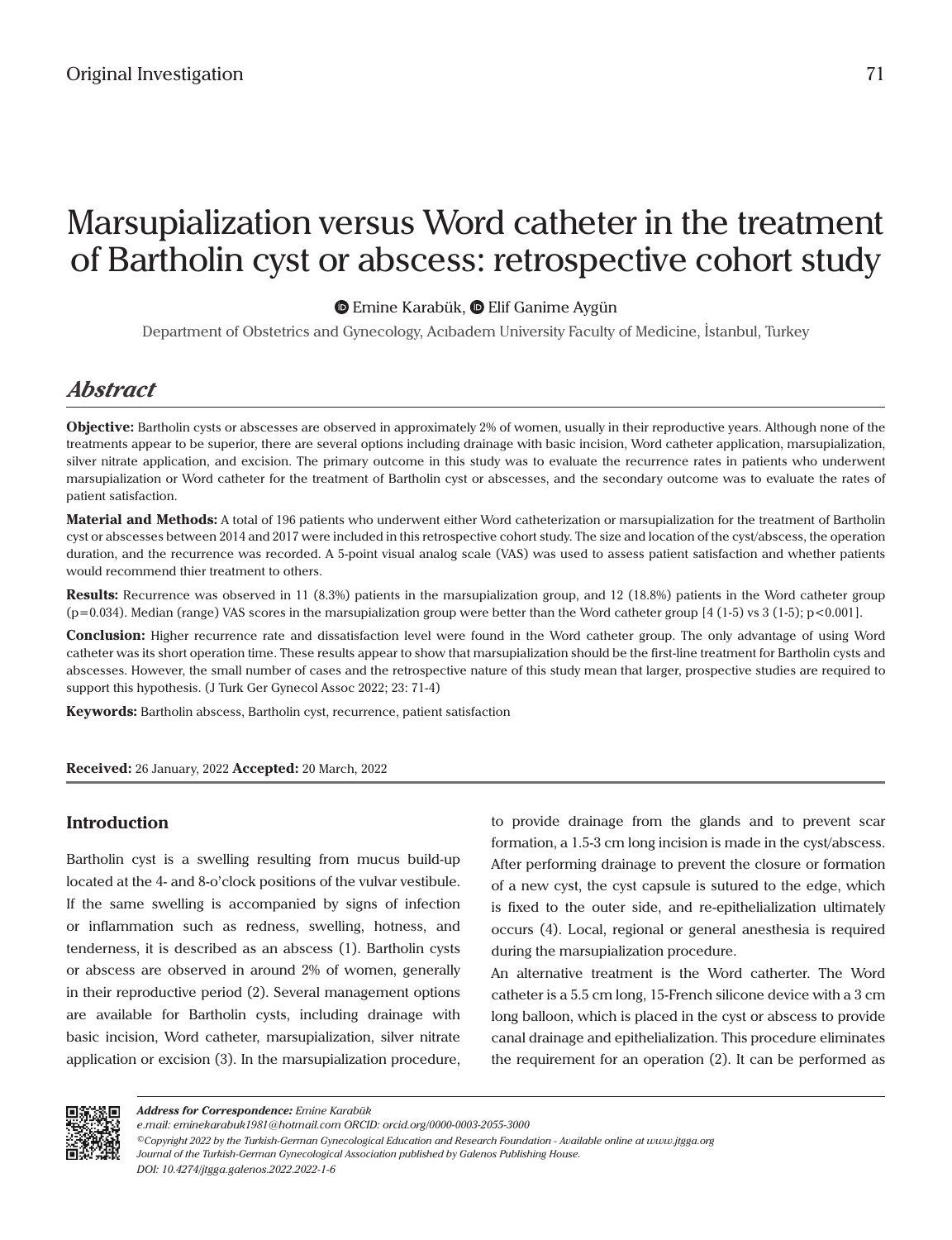a day case. However, its location should not change while providing drainage for approximately 4 to 6 weeks. (2). In the literature, the recurrence rates reported for both approaches are very variable. While the recurrence rate is 2-25% for marsupilization, this rate is between 3% and 17% for a Word catheter (2,3).

#### **Objective**

The aim of this study was to compare the results obtained from the patients who underwent marsupialization or Word catheter due to Bartholin cyst or abscesses. The primary outcome of the study was to compare the recurrence rates, and the secondary outcome was to compare the satisfaction levels of the patients.

## **Material and Methods**

In this retrospective cohort study, all patients were included who underwent marsupialization or Word catheter for Bartholin cyst or abscess in our hospitals between 2016 and 2021. The study design was approved by the Acıbadem Mehmet Ali Aydınlar University Ethics Committee (approval number: 2021-20/28).

Patients data were extracted from health records, including contact information. Clinical data included the size of the Bartholin cysts or abscesses, their location, operation duration, and the presence or absence of recurrence. Identified patients were asked how satisfied they were the treatment and whether they would recommend this treatment to others via survey. The responses were recorded.

Exclusion criteria were patients without current contact information and patients undergoing any other treatment for Bartholin cyst or abscess, other than marsupialization or Word catheter.

For marsupialization, the patient was placed in the lithotomy position and 2% lidocaine was infiltrated to the skin lateral to hymen. The stabilization of the cyst manually followed by the opening of the cyst wall with a vertical incision about 1.5-2 cm long. The cyst was drained of its contents, cyst membrane was everted, and the cavity was washed with saline. The cyst wall was everted to the skin edge with 2-0 absorbable suture (polyglactin 910).

In the Word catheter procedure, the infiltration of 2% lidocaine was followed by a 5 mm incision. The contents of the cyst or abscess were cleaned out. Then the Word catheter (Cook Medical Inc, Bloomington, IN, USA) was placed, after being inflated with 3 mL saline solution, and one suture was placed. It was kept stationary for 4 weeks.

All patients were interviewed about their overall discomfort levels, evaluated using a 5-point visual analog scale (VAS). The categories were: 1, poor/very difficult; 2, sufficient/moderately difficult; 3, medium/average difficulty; 4, good/easy; and 5, excellent/very easy. Finally, patients were asked if they would recommend their surgery type to other patients undergoing the same procedure.

#### **Statistical analysis**

SPSS, version 25.0 (SPSS, Chicago, IL, USA) was used for analysis. Continuous variables were expressed as mean ± standard deviation, median (range), whereas categorical variables were expressed as percentages and frequencies. The Shapiro-Wilk test was used to assess the equality of variance of the data. Chi-squared and Fisher's exact tests were used for categorical variables, t-test to compare independent variables with normal distribution, and Mann-Whitney U test to compare independent variables with abnormal distribution. Kaplan-Meier curves were constructed to present the time to recurrence of the cyst or abscess and log-rank test was used to test differences in time to recurrence. Statistical significance was assumed when p≤0.05.

#### **Results**

A total of 196 patients were included, of whom 132 (67.3%) underwent marsupialization and 64 (32.7%) underwent Word catheterization. The mean age of the patients was  $37.29 \pm 10.37$ in the marsupialization group and  $36.10 \pm 11.26$  in the Word catheter group (p=0.297). Basic demographic data of the two

|                                                                                    | Marsupialization $(n=132)$ | Word catheter $(n=64)$ | p     |
|------------------------------------------------------------------------------------|----------------------------|------------------------|-------|
| Gravida*                                                                           | $2(0-5)$                   | $2(1-5)$               | 0.675 |
| Parity*                                                                            | $2(0-4)$                   | $2(1-4)$               | 0.069 |
| Age (years) $*$                                                                    | $37.29 \pm 10.37$          | $36.10 \pm 11.26$      | 0.297 |
| Body mass index $(kg/m^2)^*$                                                       | $24.4 \pm 3.9$             | $23.8 \pm 3.2$         | 0.394 |
| Menopause $(+)$ , $(\%)$                                                           | 22(16.7)                   | 8(12.5)                | 0.447 |
| *Menopause length (years) n                                                        | $3.39 \pm 3.40$            | $5.6 \pm 8.53$         | 0.544 |
| Chronic disease $(+)$ n, $(\%)$                                                    | 19(14.4)                   | 4(6.31)                | 0.129 |
| Previous operation $(+)$ n, $(\%)$                                                 | 26(19.7)                   | 21(32.8)               | 0.078 |
| $^*$ Values are given as mean $\pm$ standard deviation or median (minimum-maximum) |                            |                        |       |

**Table 1. Demographic data of the groups**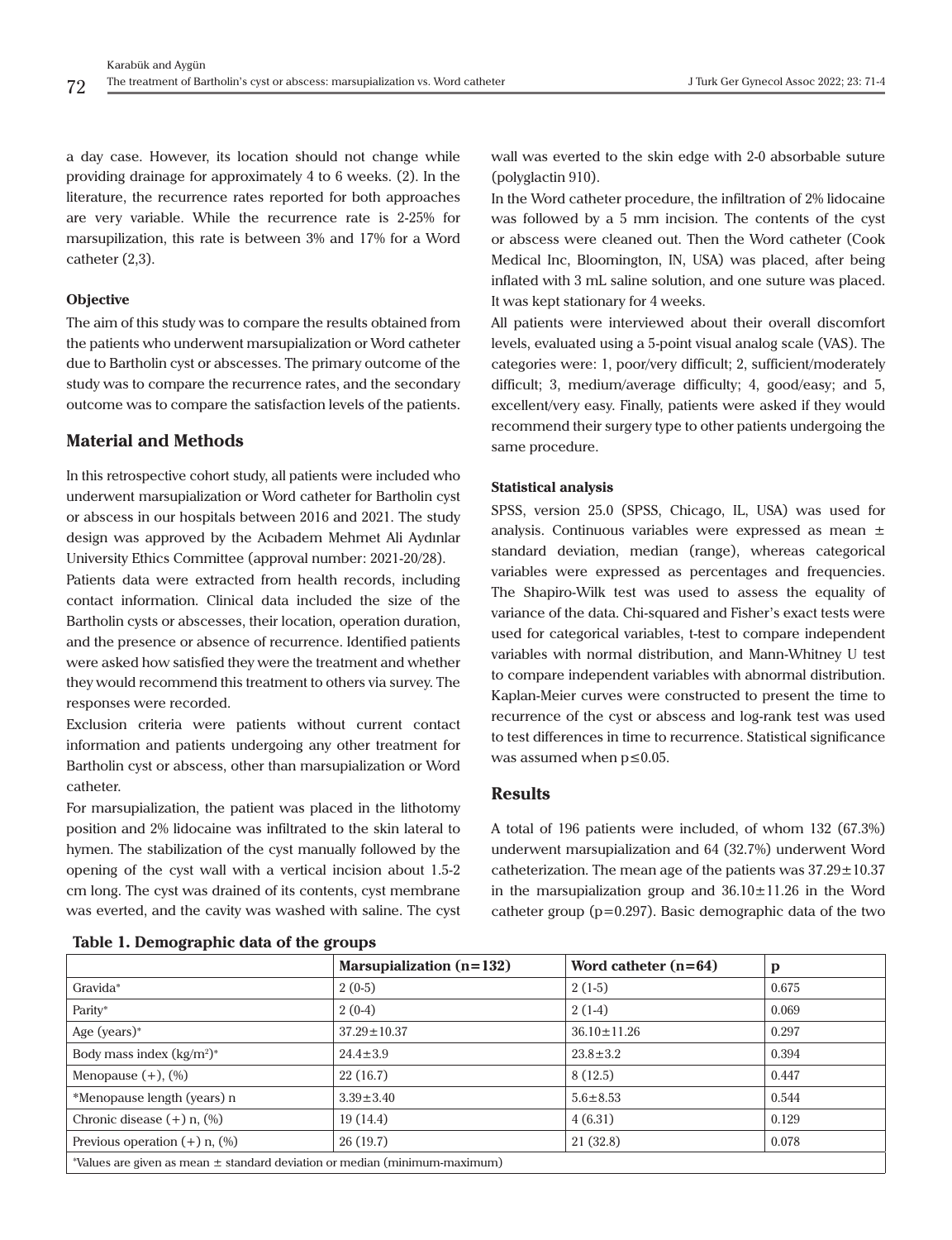groups were compared in Table 1. There was no significant difference between the groups in terms of demographic features.

Bartholin cysts were present in 104 (78.8%) and abscess in 28 (21.2%) of the patients in the marsupialization group while cyst in 47 (73.4%) patients and abscess in 17 patients (26.6%) in the Word catheter group (p=0.404).

While 60 (45.5%) of the cyst-abscesses in the marsupialization group were on the right and 2 (1.5%) were bilateral, in the Word catheter group 24 (37.5%) were on the right and 2 (3.1%) were bilateral. The mean cyst-abscess size was  $3.66 \pm 1.21$  cm in the marsupialization group and  $3.65\pm0.73$  cm in the Word catheter group. The location and size of the cysts were similar between the two groups  $(p=0.473$  and  $p=0.146$ , respectively).

The mean operation time was significantly shorter in the Word catheter group (15.85±2.88 min), compared to the marsupialization group  $(21.67 \pm 4.87 \text{ min})$  (p=0.001). Postoperative complications was observed in 7 (5.3%) patients in the marsupialization group and 2 (3.1%) patients in the Word catheter group  $(p=0.495)$ . All of the complications were postoperative infection.

A total of 11 patients (8.3%) in the marsupialization group and 12 patients in the Word catheter group (18.8%) had recurrence ( $p=0.034$ ). The recurrence interval was  $7.27\pm6.46$  months for the marsupialization group and  $5.58 \pm 3.34$  months for the Word catheter group. The time interval to recurrence of the groups after the operation is shown in Figure 1 (log-rank test,  $p=0.543$ ). Ten patients with recurrence in the marsupialization group were treated with cystectomy and 1 patient with antibiotics. Nine patients with recurrence in the Word catheter group underwent cystectomy and 3 had antibiotic treatment (p=0.660).



**Figure 1. Kaplan-Meier curve for time to recurrence of the Bartholin cyst or abscess after treatment**

The patient satisfaction was assessed with the postoperative VAS scale. The median (range) VAS scores (score: 4 minimum: 1, maximum: 5) in the marsupialization group were 4 (1-5) and were significantly better than those reported by patients in the Word catheter group with a median (range) score of  $3(1-5)(p<0.001)$ . When patients were asked if they would recommend this surgical procedure to other patients, 12 (9.1%) patients in the marsupialization group and 13 (20.3%) patients in the Word catheter group responded negatively  $(p=0.027)$ . In the marsupialization group, dissatisfaction was caused in 4 out of 12 (33.3%) by recurrence and in 8 out of 12 (66.7%) by pain. In the Word catheter group, the causes of dissatisfaction were length of treatment in 8 (61.5%), recurrence in 4 (30.8%) and pain in 1 (7.7%) (p=0.001).

#### **Discussion**

In this retrospective cohort study, marsupialization and Word catheter treatments for Bartholin cyst or abscesses were compared. Our primary outcome was to compare the recurrence rates. Similar to the reported literature, the recurrence rate was 8.3% in the marsupialization group and 18.8% in the Word catheter group. Although the recurrence rates, and the pain scores were investigated and the average treatment cost was evaluated in previous studies there has not been any current study which compares the patients' comfort and satisfaction (5-7).

Treatment of the Bartholin cyst or abscess also depends upon the symptoms. There are many treatment options, including medical treatment, simple drainage, destruction with silver nitrate or alcohol, Word catheter, marsupialization, and excision of the gland. Asymptomatic and small Bartholin cysts may not need any treatment, while large symptomatic cysts and abscesses need to be treated with surgical intervention.

Incision and drainage is a simple and quick method of providing relief. However, this method is prone to recurrence of cyst or abscess formation (8). The most important issue in the selection of treatment methods is the recurrence rate and it differs by the initial type of management.

Recurrence rates are not very clear in the literature. Recurrence rates for Bartholin duct cysts or gland abscesses after Word catheter compared with marsupialization are reported to range from 2% to 17% and 3% to 25%, respectively (2,9).

Kroese et al. (5) found that the pain scores were higher for the Word catheter compared to marsupialization and they did not observe significant difference in the recurrence rates. Reif et al. (6) suggested that Word catheter has acceptable recurrence rates and it is a low-cost procedure. However, we detected noticeably higher patient satisfaction in the marsupialization group in our study.